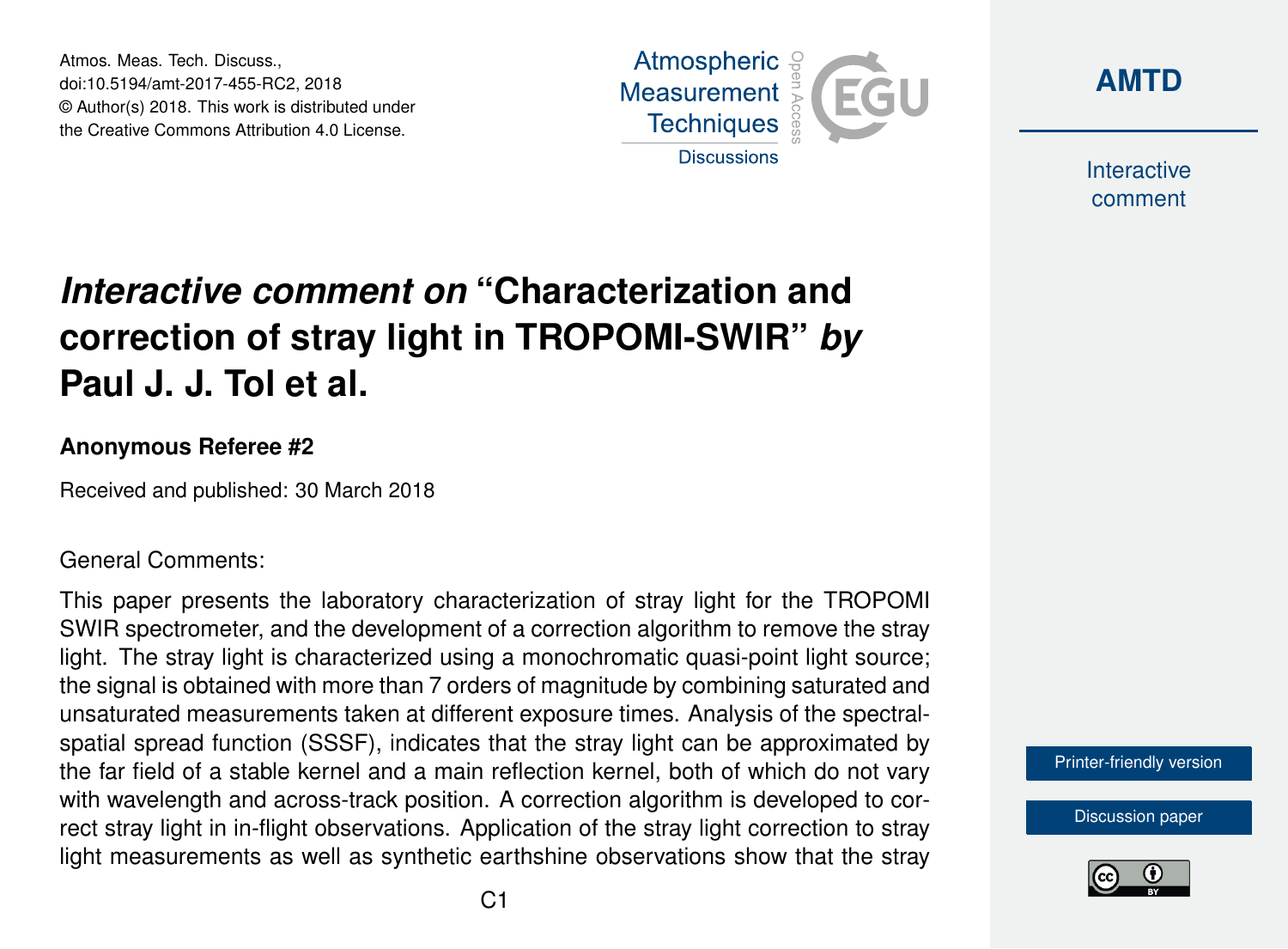light can be significantly reduced. This study presents key information about TROPOMI SWIR and its performance and is very suitable for publication in AMT. This paper is generally well organized, and the methodology and results are generally well described. However, one of the important conclusions "this reduces stray light error sufficiently for accurate gas-column retrievals" is not supported by details. It does not say if the developed correction algorithm is the operational algorithm or will be implemented for operational processing. If it is not the operational algorithm (i.e., described in ATBD). The authors should talk about it in the introduction and if possible compare the performance between this correction algorithm and the operational algorithm. Some of the sentences are difficult to understand and the English writing needs to be improved. The abstract and conclusion can be improved to include more important aspects of this study. Overall, I think that this paper can be published after addressing the comments mentioned here and specific comments below.

Specific Comments:

1. In abstract, L3, the sentence needs to be rephrased to make it read well. You can change it to "For this purpose, it is required to have calibrated radiance measurements in which . . ."

2. In abstract, L6, suggest adding "from different exposure times" after "unsaturated measurements"

3. In abstract, L6-8, the sentences do not read well. You may add a little more detail about the algorithm, including the approximation representation with a far-field stable and reflection kernels. Suggest changing the order of sentences to something like " . . . unsaturated measurements. Analysis of the stray light indicates about 4.4% of the detected light is correctable stray light. An algorithm was then devised . . .. . . Applying this correction significantly reduces the stray-light signal for example . . ."

4. P1, L15, change "distance" to "interval" as it is more frequently used for the spectral dimension

**[AMTD](https://www.atmos-meas-tech-discuss.net/)**

Interactive comment

[Printer-friendly version](https://www.atmos-meas-tech-discuss.net/amt-2017-455/amt-2017-455-RC2-print.pdf)

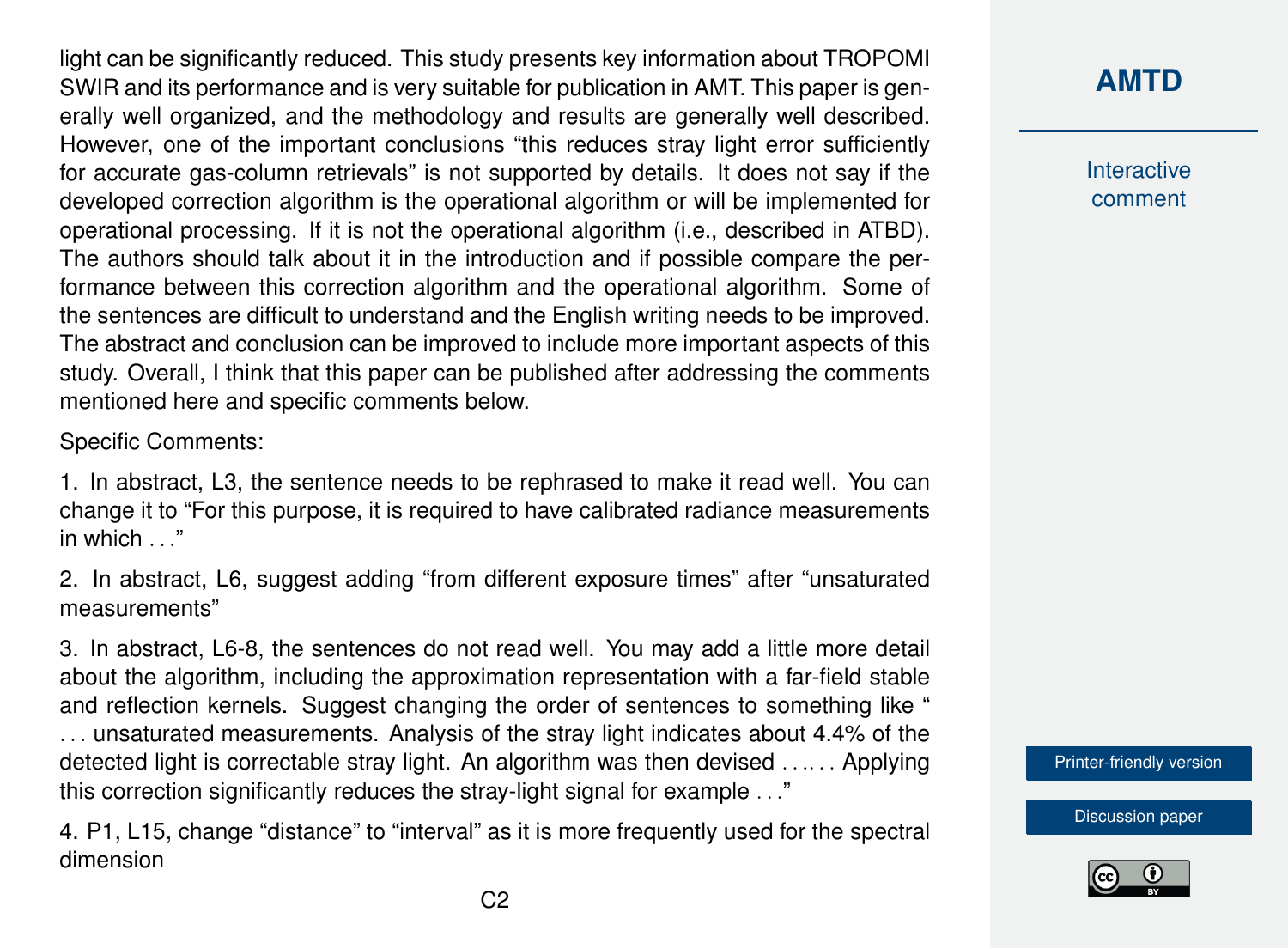5. P2, L7, if it is a common telescope, should it be called as "SWIR telescope"? Suggest changing it to "telescope"

6. P3, first paragraph, it is not clear about why to avoid saturation at the shortest exposure time, and why fewer frames are averaged at longest exposure time. Based on section 3, the shortest exposure is to measure the strong signal while the longest exposure time is to measure the weakest signal in the wing of point spread function. L3- 5 of page 4 can be moved here to help understand the purpose of taking measurement at 4 exposure times.

7. P3, L13-14, change to "ensures that no important features only closer to specific wavelengths or swath angles are missed"

8. P3, L15, change to "background measurements"

9. P3, L17, add "as background measurements" after "is used"

10. P3, L18, suggest changing to "The peak in a given detector area only occurs in a small subset of the light measurements, . . ."

11. P3, L20, suggest "at which" to "and", because "the longest exposure time of 1998 ms", meant by "which" does not occur before "at which"

12. P4 L6, suggest changing to ". . . does not saturate a pixel (a saturated signal . . .)"

13. P4, L8-9, suggest changing to "the signal can be measured with a dynamic range of more than seven orders of magnitude"

14. P4, L11-12, suggest changing to "the signal of unsaturated pixels becomes too high due to spilling from a direct neighbor pixel saturated by light, not dark current"

15. P5, L10-11, agree with the first reviewer, the sentence of "The peak positions and . . .. Gaussian and a block distribution in these two dimensions . . ." is not clear

16. P5, L13, change to "After discarding"

## **[AMTD](https://www.atmos-meas-tech-discuss.net/)**

**Interactive** comment

[Printer-friendly version](https://www.atmos-meas-tech-discuss.net/amt-2017-455/amt-2017-455-RC2-print.pdf)

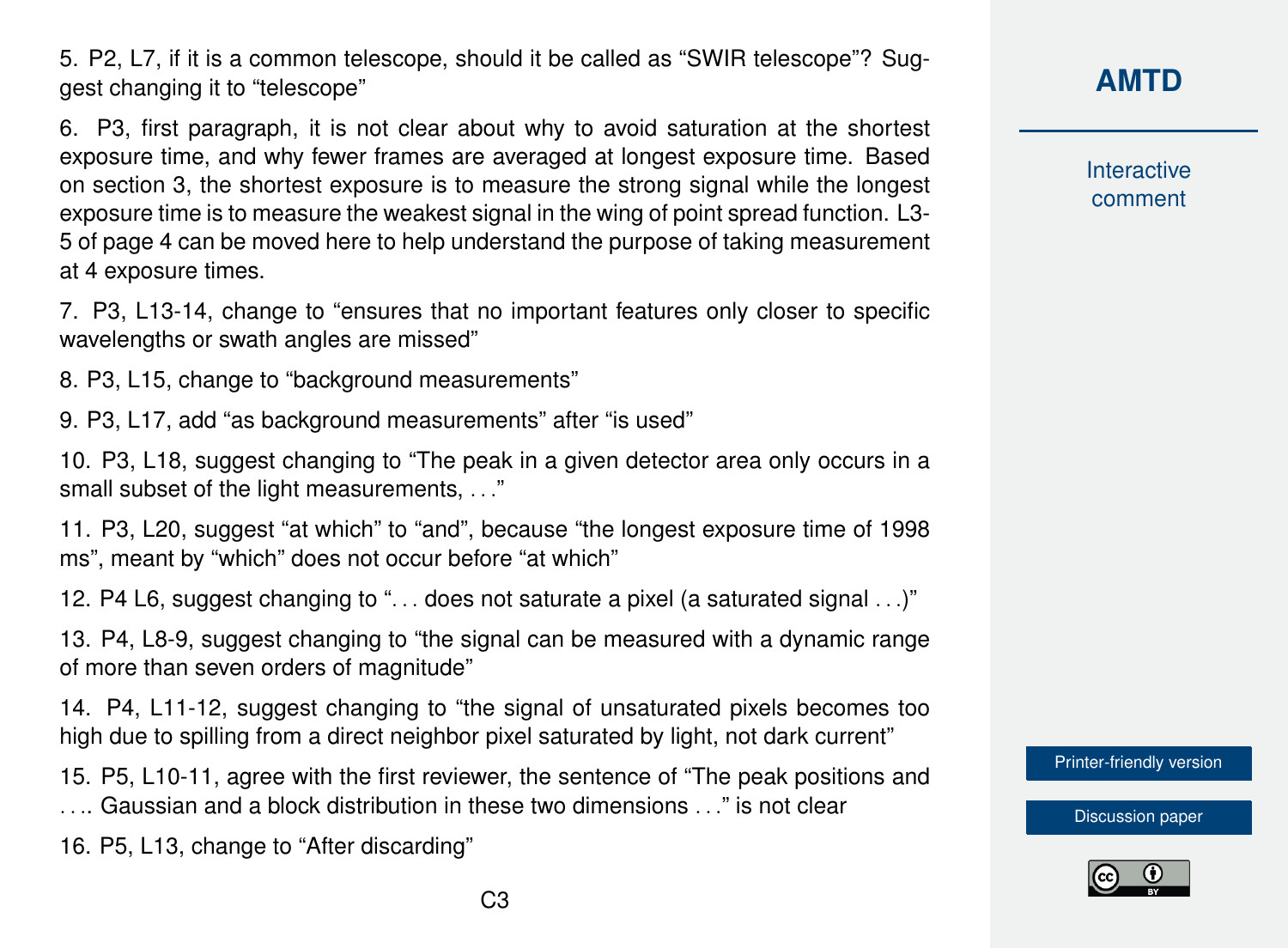17. P5, last paragraph in Sect. 3, do the last four sentences describe the PRNU correction as it is not clear to me. If not, it is useful to describe the PRNU in a few sentences.

18. P9, L2-3, it is not clear why only stray light originating at spatial coordinates is corrected. Does it mean that the spectral stray light is not corrected? Please clarify it.

19. P10, L4, change "using the element-wise product o" to "where o is the elementwise product"

20. P10, L21, add "is as follows" after "The rationale of this algorithm" as it is not a sentence and change "which is" to "and is"

21. P11, L1, change to ' . . . center. The iteration consists of . . ."

22. P11, L7, change to ", as explained"

23. P15, L8, suggest adding "After the stray light correction" before "Some stray light . . ." to make it more readable.

24. P16, Figure 14 caption, change "measurement" to "measurements"

25. P16, the last paragraph that continues on P18 is not easy to understand and seems to distract the flow from Fig. 15a to Fig. 15b. I think that the main purpose is to describe how to construct signal with stray light by convolving Fig 15 a with the SSSF. It is not clear to me about the need to talk about merged frame and conversion to kernels here. Please make the description clearer.

26. Figure 16 caption, suggest changing to ". . . respectively, for the forest spectrum in 2305-2385 nm located four rows from the cloud spectra"

27. P18, L9-10, it is not clear about "one merged frame per 20 pixels". Do you mean merging 20 pixels across the track (i.e., merging 20 rows)?

28. P19, can you provide more quantitative details to support the last sentence of

## **[AMTD](https://www.atmos-meas-tech-discuss.net/)**

Interactive comment

[Printer-friendly version](https://www.atmos-meas-tech-discuss.net/amt-2017-455/amt-2017-455-RC2-print.pdf)